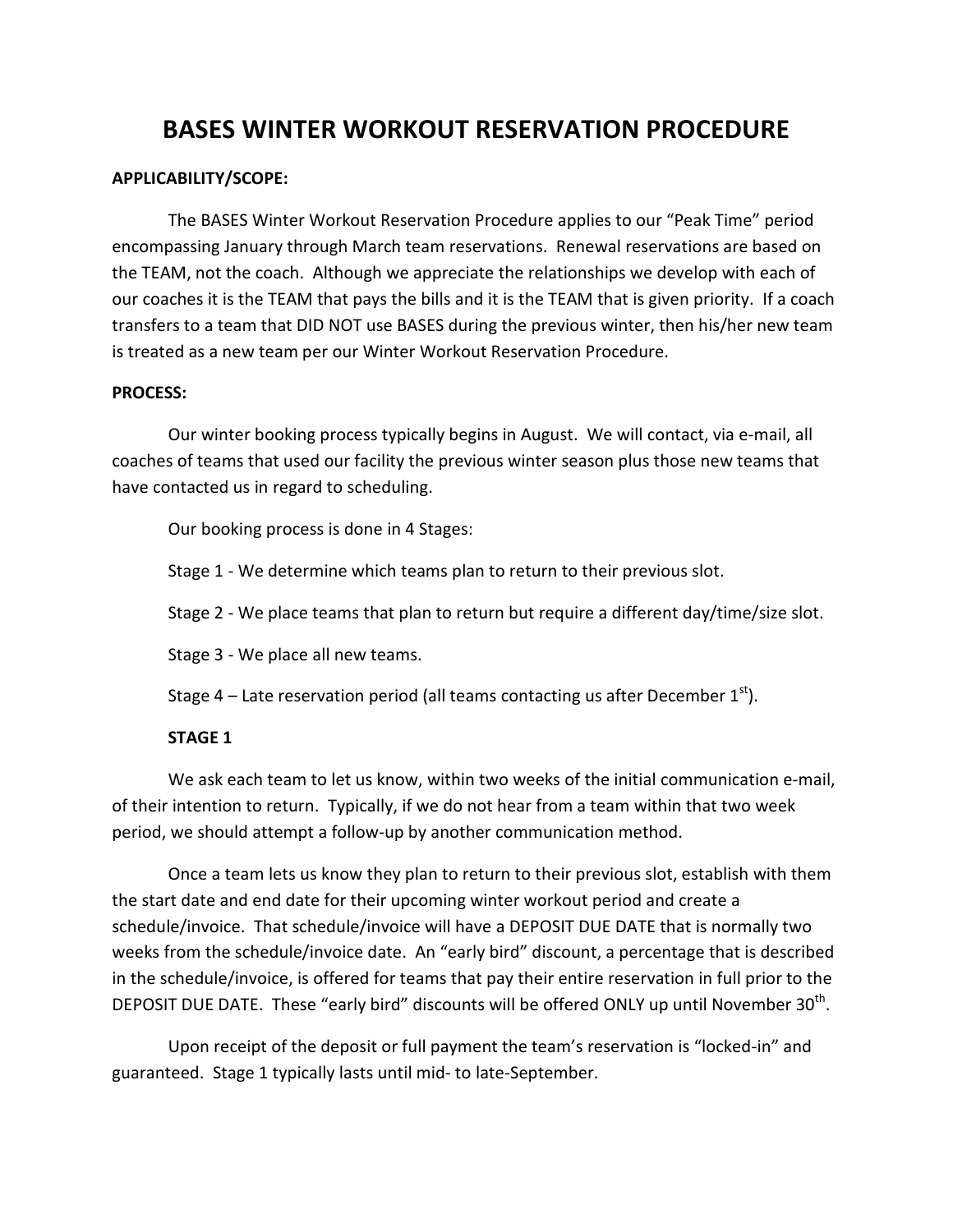#### STAGE 2

Any team that requests a change to their previous day/time/size reservation are handled once the Stage 1 activities progresses. Stage 2 may occur concurrently with Stage 1 if a requested day/time/size need can be fulfilled due to a vacancy in the schedule.

Once an acceptable change is available, establish with the team a start date and end date for their upcoming winter workout period and create a schedule/invoice. That schedule/invoice will have a DEPOSIT DUE DATE that is normally two weeks from the schedule/invoice date. An "early bird" discount, a percentage that is described in the schedule/invoice, is offered for teams that pay their entire reservation in full prior to the DEPOSIT DUE DATE. These "early bird" discounts will be offered ONLY up until November  $30<sup>th</sup>$ .

Upon receipt of the deposit or full payment the team's reservation is "locked-in" and guaranteed. Stage 2 typically lasts until late-September.

#### STAGE 3

Any new team requests are handled once the Stage 1 and 2 activities are completed. Stage 3 should not occur concurrently with Stage 1 or 2 so that returning teams can secure their previous or revised slots.

Once an acceptable slot is determined, establish with them the start date and end date for their upcoming winter workout period and create a schedule/invoice. That schedule/invoice will have a DEPOSIT DUE DATE that is normally two weeks from the schedule/invoice date. An "early bird" discount, a percentage that is described in the schedule/invoice, is offered for teams that pay their entire reservation in full prior to the DEPOSIT DUE DATE. These "early bird" discounts will be offered ONLY up until November  $30<sup>th</sup>$ .

Upon receipt of the deposit or full payment the team's reservation is "locked-in" and guaranteed. Stage 3 typically lasts until mid-November allowing deposits to be received by the November 30<sup>th</sup> deadline.

#### STAGE 4

Any new team requests that come in after November 30<sup>th</sup> are handled in the Late Reservation Period.

Once an acceptable slot is determined, establish with them the start date and end date for their upcoming winter workout period and create a schedule/invoice. That schedule/invoice will have a DEPOSIT DUE DATE that is normally two weeks from the schedule/invoice date. However, the two-week time may be significantly shorter based on the